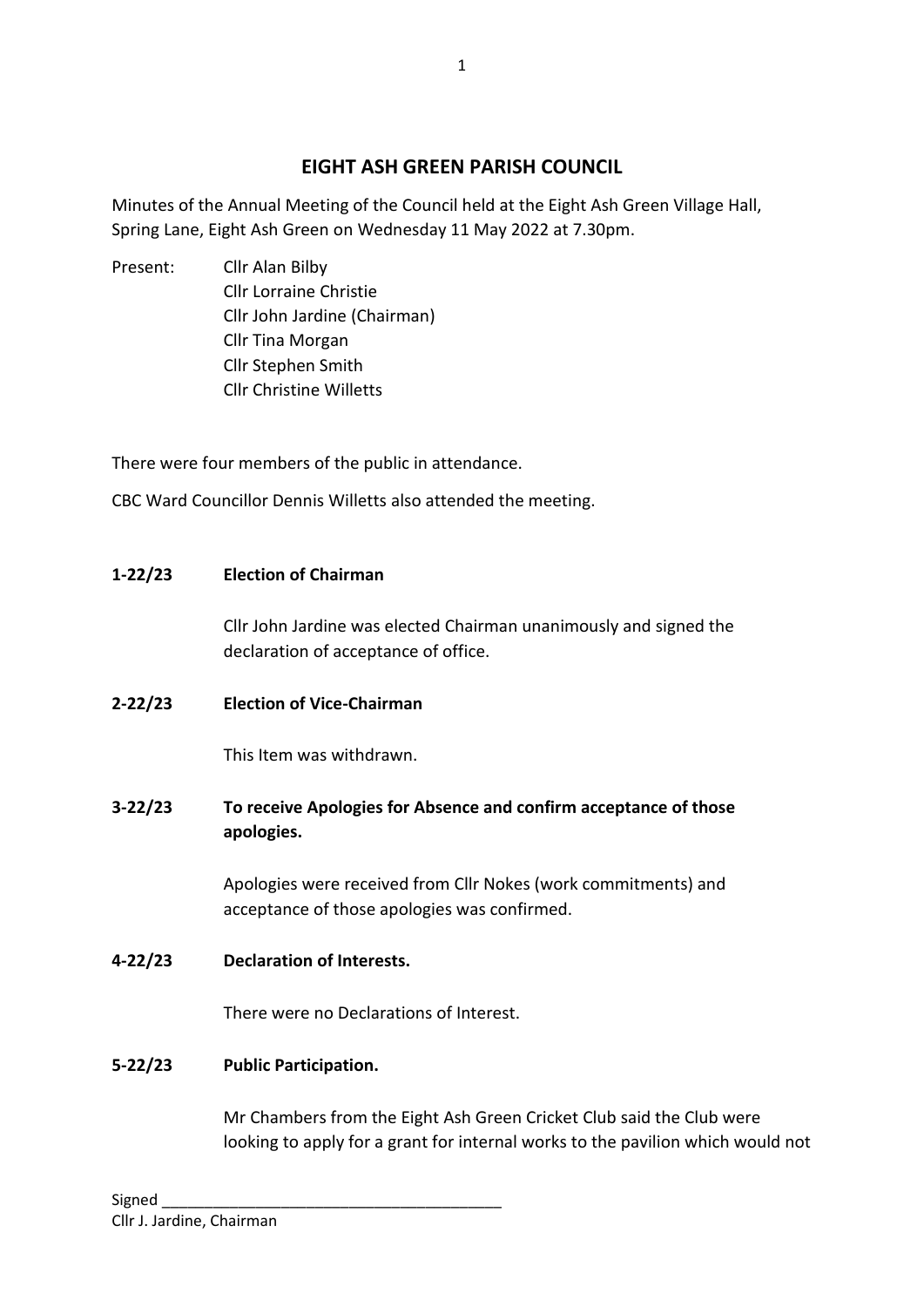affect the footprint of the building,. He said permission would be sought from the Parish Council but he was mentioning now so that the Council was aware.

# **6-22/23 To agree as a true record the minutes of the meeting of the Parish Council held on Wednesday 13 April 2022**

The minutes of the meeting of the Parish Council held on Wednesday 13 April 2022 were approved as a true record and signed by the Chairman.

# **7-22/23 Report from the County and Borough Councillors**: Report from County Councillor and Ward Councillors, if present.

Cllr Dennis Willetts referred to National grid's consultation on the East Anglia Green Energy Enablement. He said this would clearly have an impact both visual and otherwise for those who lived close to the proposed route. He said he was in support of green energy but once it was generated it had to be moved to users and therefore a pylon route from Norwich to Tilbury had been proposed. He referred to the new Sizewell power station and said power from that building would be moved by undersea cable. He asked why this should be different. He said the undersea route was more expensive but that the environment should be protected. He said he hoped the Council would read the consultation document and respond. He also referred to the impact on the new development in the parish.

Cllr Jardine said they had received a communication from Cllr Lewis Barber about this consultation and that councillors supported his view. He said the Parish Council would respond.

# **8-22/23 To review and adopt the following:**

- **i) Standing Orders**
- **ii) Financial Regulations**
- **iii) Bullying and Harassment Policy**
- **iv) Communications Policy**
- **v) Complaints Procedure**
- **vi) Disciplinary and Grievance Procedure**
- **vii) Equal Opportunities Policy**
- **viii) Expenses Policy**
- **ix) Health and Safety Policy**
- **x) Publications Policy**
- **xi) Memorials Policy**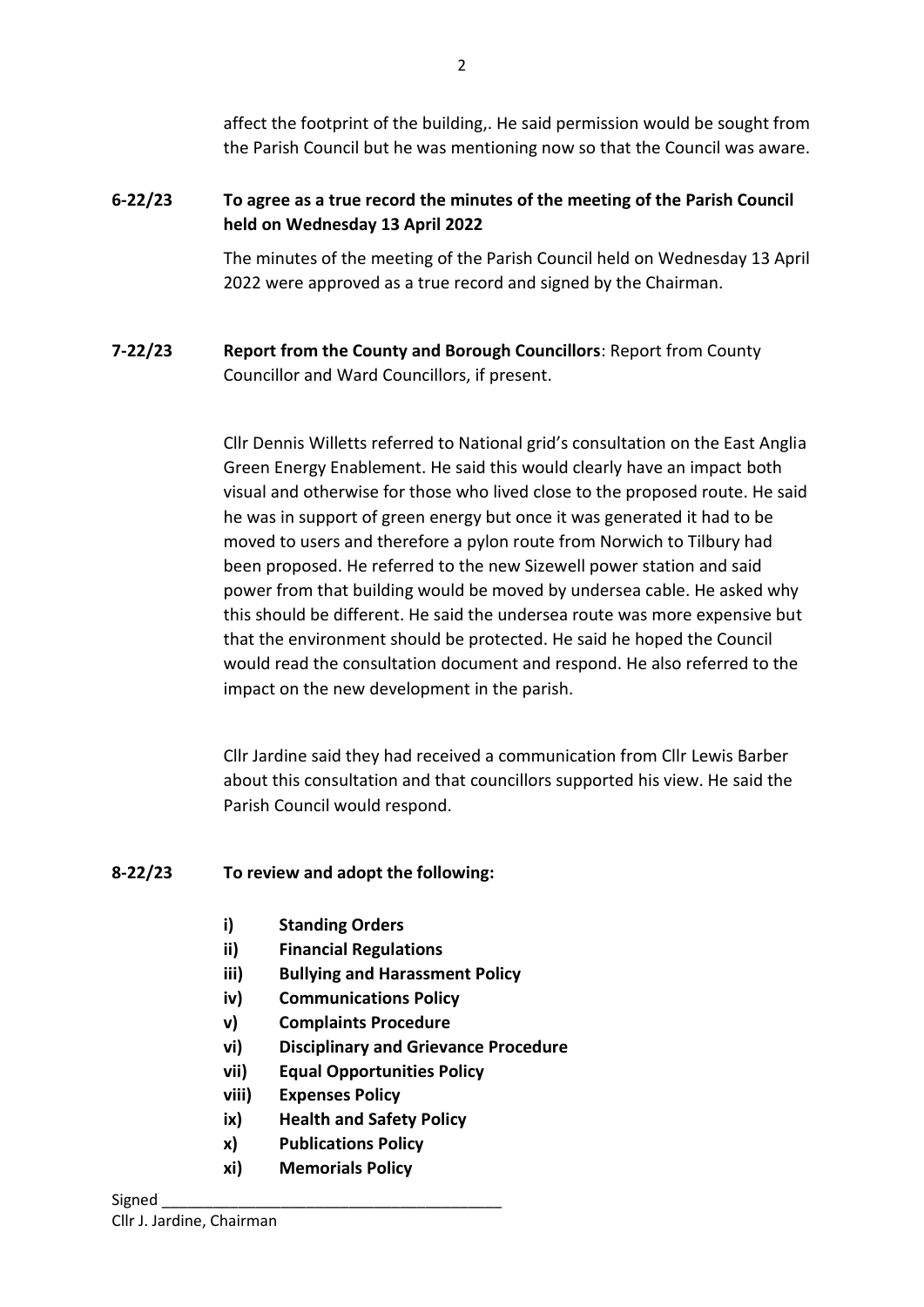With the exception of the Complaints Procedure the policies above were reviewed and adopted. It was noted that the Clerk would review the Complaints Procedure and bring back to a future meeting.

# **9-22/23 To appoint three councillors to the Complaints Committee**

This Item was withdrawn.

#### **10-22/23 To review the inventory of land and assets of the Parish Council.**

The inventory of land and assets of the Parish Council was reviewed.

### **11-22/23 To confirm arrangements for the Council's insurance cover in respect of all insured risks**

Arrangements for the Council's insurance cover in respect of all insured risks were confirmed.

#### **12-22/23 To review and confirm the Council's subscription to the following bodies:**

- **i) NALC/EALC**
- **ii) Open Spaces Society**
- **iii) RCCE**
- **iv) CALC**

Subscriptions to the above bodies were reviewed and all were confirmed.

### **13-22/23 To review the Council's policies, procedures and practices in respect of its obligation under Freedom of Information and Data Protection legislation.**

The Council's policies, procedures and practices in respect of its obligation under Freedom of Information and Data Protection legislation were reviewed.

#### **14-22/23 To review the Council's employment policies and procedures.**

The Council's employment policies and procedures were reviewed.

# **15-22/23 To agree the time, place and dates of ordinary meetings of the Council as follows:**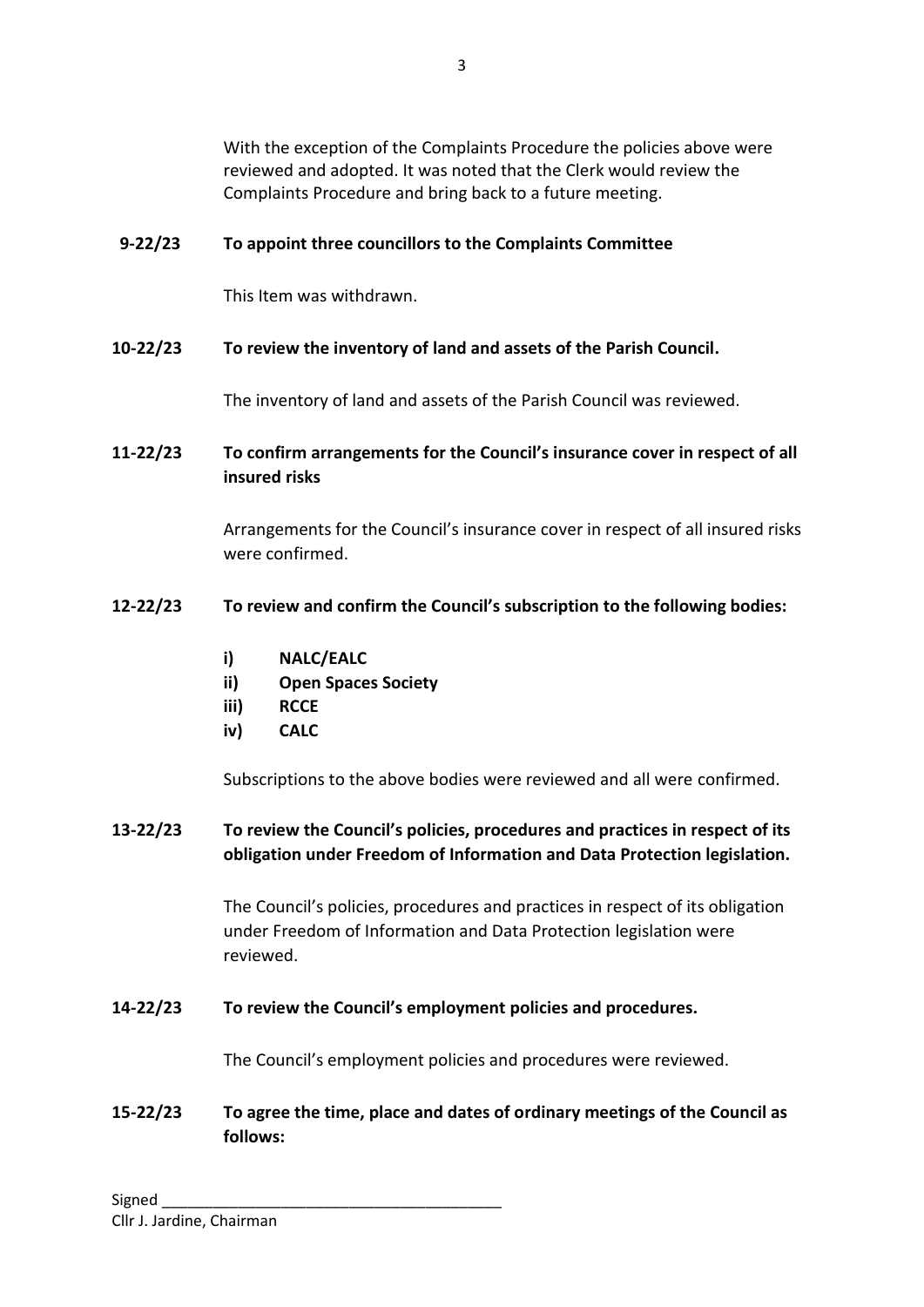**8 June 2022, 13 July 2022, 14 September 2022, 12 October 2022, 9 November 2022, 14 December 2022, 11 January 2023, 8 February 2023, 8 March 2023, 12 April 2023, 10 May 2023 (Annual Meeting of the Council) at 7.30pm, at the Eight Ash Green Village Hall, Spring Lane, Eight Ash Green, Colchester CO6 3QF**

The times, place and dates of ordinary meetings of the Council were agreed as listed above.

# **16-22/23 To agree the Parish Council response to planning applications received from Colchester Borough Council and to note decisions made on previous applications**

It was noted that application 221150 had been received after the agenda had been sent out. The Clerk said she would request an extension so the application could be considered at the next meeting

### **Planning Decisions**

**220576 - Tara House, Huxtables Lane, Fordham Heath Colchester CO3 9TJ - Alterations and extensions to an existing 1 storey dwelling to create a 2 storey dwelling and addition of single storey side extension and porch (Revised Description) –** *Permission granted, 5 conditions, 28 April 2022*

#### **17-22/23 Heaths, Greens and Allotments**

#### **a) To receive a report on Heaths and Greens**

Mr Winterbourne referred to the large number of new trees planted on the heath by the Cricket Club and in recognition of the Platinum Jubilee. He said a maintenance routine for these trees should be put in place otherwise the trees would be lost.

He said the grass-cutting was behind schedule as the grass had not yet grown. He said the cutting would begin the following week on the Parish Field followed by cutting the paths and verges.

He said nightingales had been heard again on the heath for the first time since the 1980s.

### **b) To consider and possibly agree to turn the Community Garden into two allotment plots**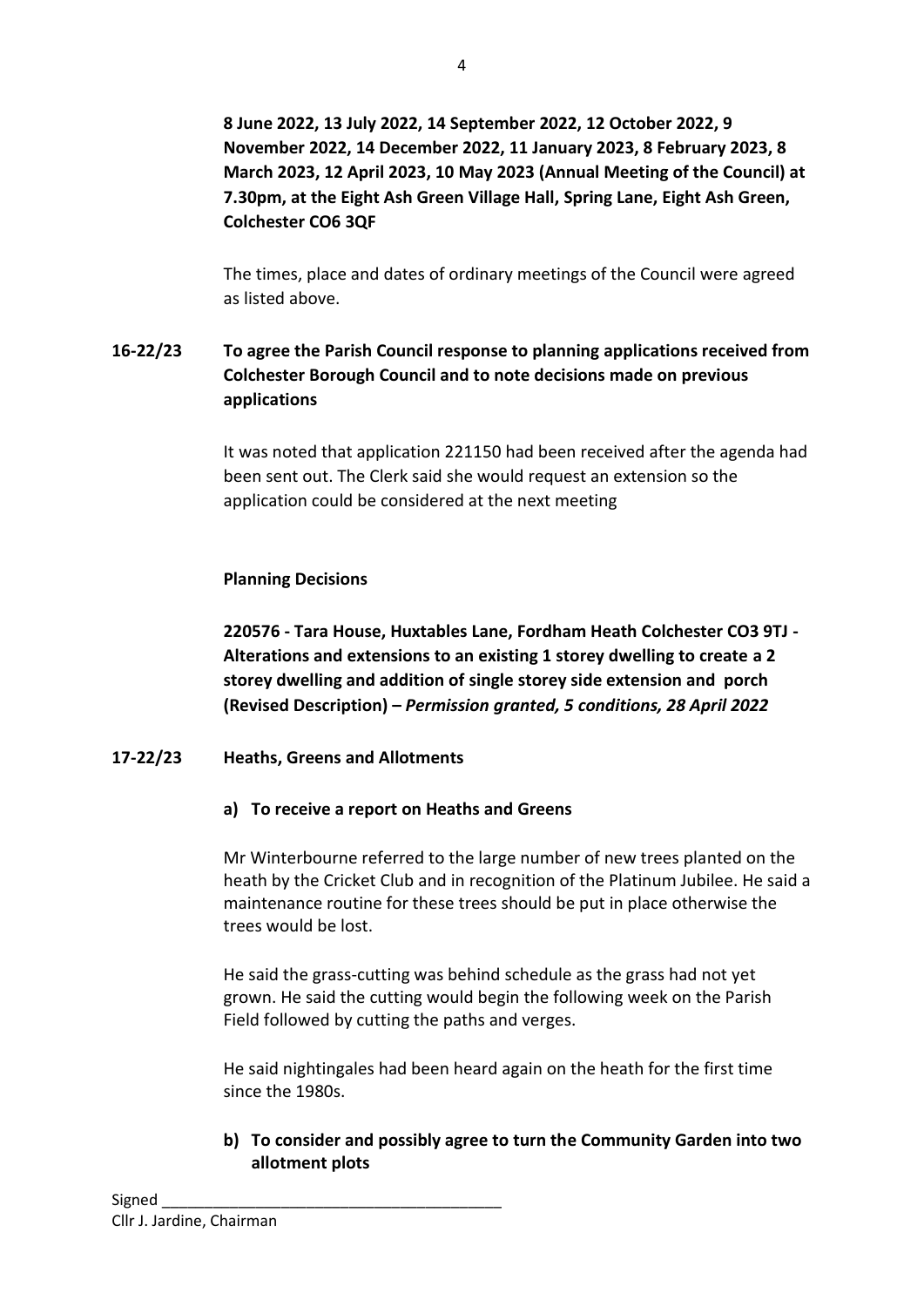It was agreed to turn the Community Garden into two allotment plots.

### **18-22/23 To receive an update on the events for the Jubilee celebration and note any action necessary.**

An update on the events for the Jubilee celebrations was received.

3 June – Quiz at Cricketers – the Council had been asked to nominate a charity for the proceeds. It was felt the foodbank at Stanway would be a worthy recipient.

4 June – Afternoon Tea at the Village Hall and Dance in the evening.

5 June – Fun afternoon organised by the Cricket Club.

It was noted that 20 litter-pickers would be purchased for use at Council events including the Jubilee celebrations.

### **19-22/23 To discuss the provision of a new community facility and note any action necessary.**

The provision of a new community facility was discussed.

#### **20-22/23 Accounts & Payments:**

- a) Statement of Accounts to be circulated prior to the meeting
- b) Approve cheques for signature in accordance with 2021/22 Budget (Invoices Sheet) – to be circulated at the meeting.

Cheques were approved for signature as follows:

| Various                    | Staff costs             | £684.40  |
|----------------------------|-------------------------|----------|
| A & J Lighting             | Streetlight maintenance | £179.64  |
| <b>Beautiful Bunting</b>   | Jubilee celebration     | £177.00  |
| Colchester Borough Council | Streetlight electricity | £383.76  |
| <b>Atlas Signs</b>         | Jubilee Tickets         | £60.00   |
| Colchester Skip Hire       | Skip Hire               | £54.00   |
| Whybrow                    | Survey                  | £1380.00 |

c) To agree the purchase of a new Union Jack flag at a cost of £106.14.

The purchase of a new Union Flag at a cost of £106.14 was agreed.